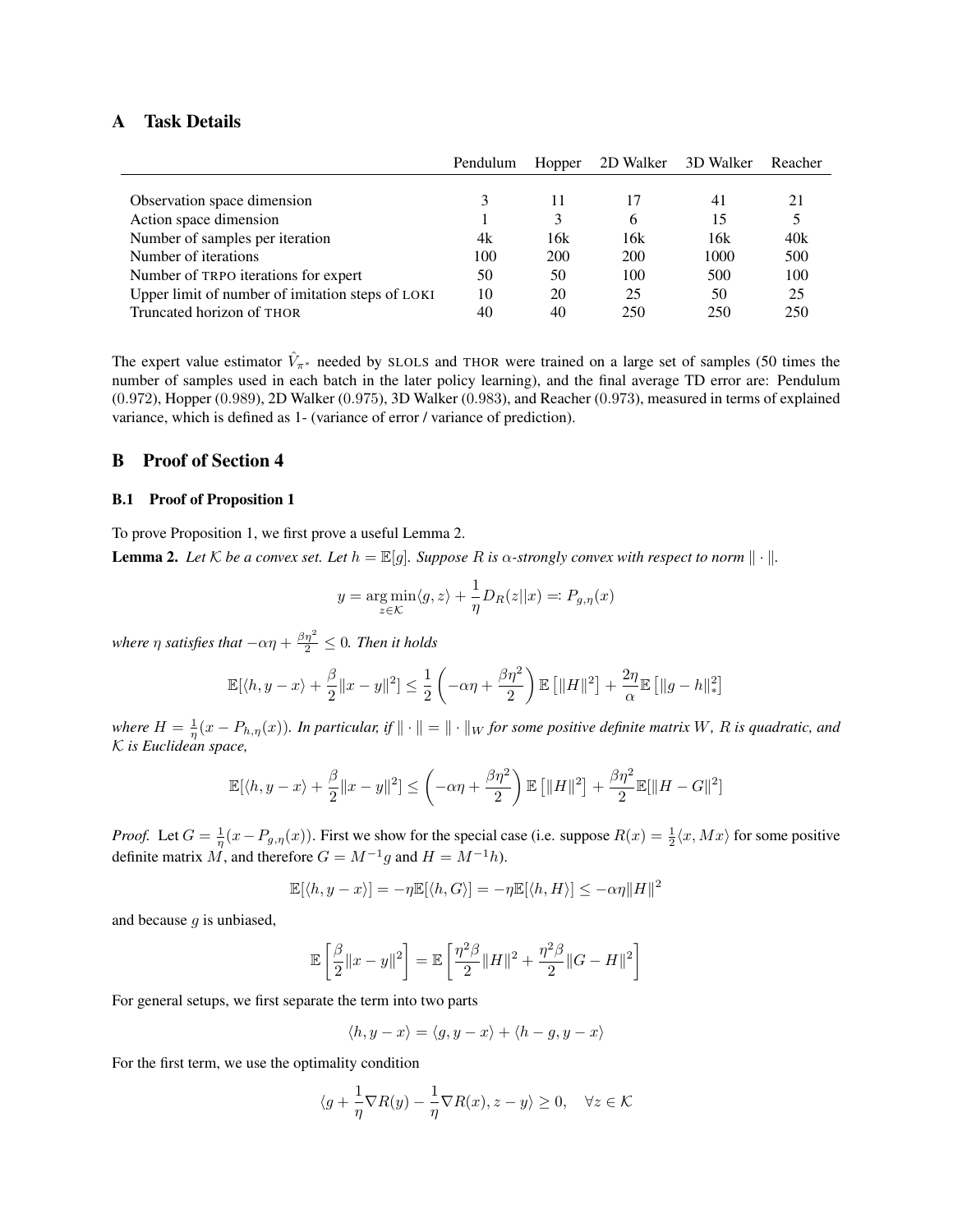which implies

$$
\langle g, x - y \rangle \ge \frac{1}{\eta} \langle \nabla R(y) - \nabla R(x), y - x \rangle \ge \frac{\alpha}{\eta} ||x - y||^2
$$

Therefore, we can bound the first term by

$$
\langle g, y - x \rangle \le -\frac{\alpha}{\eta} \|x - y\|^2 = -\alpha \eta \|G\|^2
$$

On the other hand, for the second term, we first write

$$
\langle h-g, y-x \rangle = -\eta \langle h-g, G \rangle
$$
  
= -\eta \langle h-g, H \rangle + \eta \langle h-g, H-G \rangle

and we show that

$$
\langle h - g, H - G \rangle \le ||h - g||_* ||H - G|| \le \frac{||h - g||_*^2}{\alpha} \tag{16}
$$

This can be proved by Legendre transform:

<span id="page-1-0"></span>
$$
P_{g,\eta}(x) = \underset{z \in \mathcal{K}}{\arg \min} \langle g, z \rangle + \frac{1}{\eta} D_R(z || x)
$$
  
= 
$$
\underset{z \in \mathcal{K}}{\arg \min} \langle g - \frac{1}{\eta} \nabla R(x), z \rangle + \frac{1}{\eta} R(z)
$$
  
= 
$$
\nabla \left(\frac{1}{\eta} R\right)^* \left(\frac{1}{\eta} \nabla R(x) - g\right)
$$

Because  $\frac{1}{\eta}R$  is  $\frac{\alpha}{\eta}$ -strongly convex with respect to norm  $\|\cdot\|$ ,  $\left(\frac{1}{\eta}R\right)^*$  is  $\frac{\eta}{\alpha}$ -smooth with respect to norm  $\|\cdot\|_*$ , we have

$$
||H - G|| \le \frac{1}{\eta} \frac{\eta}{\alpha} ||g - h||_* = \frac{1}{\alpha} ||g - h||_*
$$

which proves [\(16\)](#page-1-0). Putting everything together, we have

$$
\mathbb{E}[\langle h, y - x \rangle + \frac{\beta}{2} ||x - y||^2]
$$
\n
$$
\leq \mathbb{E}\left[\left(-\alpha \eta + \frac{\beta \eta^2}{2}\right) ||G||^2\right] + \mathbb{E}\left[-\eta \langle h - g, H \rangle + \frac{\eta}{\alpha} ||g - h||_*^2\right]
$$
\n
$$
= \mathbb{E}\left[\left(-\alpha \eta + \frac{\beta \eta^2}{2}\right) ||G||^2\right] + \mathbb{E}\left[\frac{\eta}{\alpha} ||g - h||_*^2\right]
$$

Because

$$
||H||^2 \le 2||G||^2 + 2||H - G||^2 \le 2||G||^2 + \frac{2}{\alpha^2}||h - g||_*^2
$$

it holds that

$$
\mathbb{E}[\langle h, y - x \rangle + \frac{\beta}{2} ||x - y||^2]
$$
  
\n
$$
\leq \frac{1}{2} \left( -\alpha \eta + \frac{\beta \eta^2}{2} \right) \mathbb{E} [||H||^2] + \frac{2\eta}{\alpha} \mathbb{E} [||g - h||_*^2]
$$

 $\blacksquare$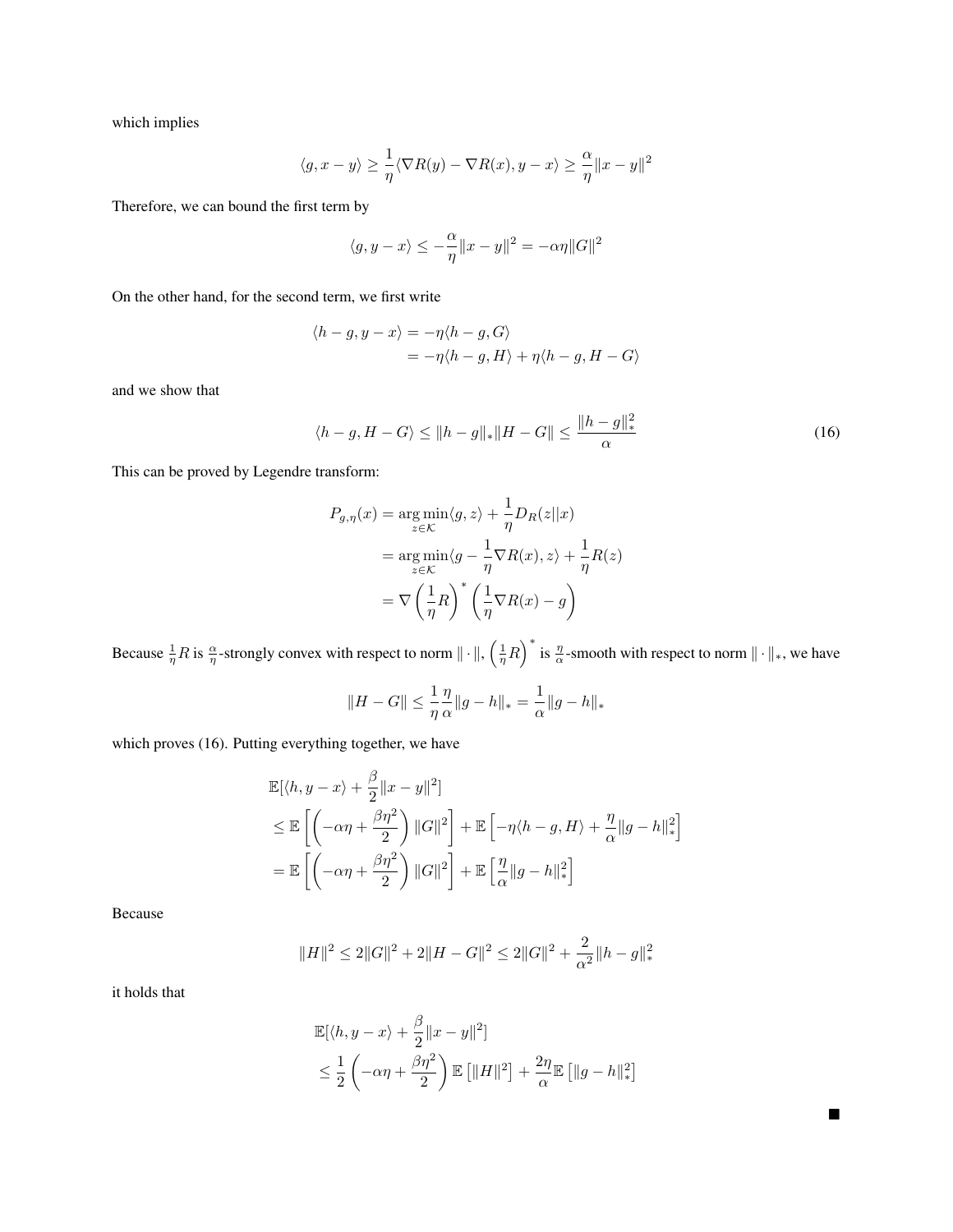**Proof of Proposition 1** We apply Lemma [2:](#page-0-0) By smoothness of  $J$ ,

$$
\mathbb{E}\left[J(\pi_{n+1})\right] - J(\pi_n) \leq \mathbb{E}\left[\langle \nabla J(\pi_n), \theta_{n+1} - \theta_n \rangle + \frac{\beta}{2} ||\theta_{n+1} - \theta_n||^2\right]
$$
  

$$
\leq \frac{1}{2} \left(-\alpha_n \eta_n + \frac{\beta \eta_n^2}{2}\right) \mathbb{E}\left[\|\hat{\nabla}_{\theta} J(\pi_n)\|^2\right] + \frac{2\eta_n}{\alpha_n} \|\nabla_{\theta} J(\pi_n) - g_n\|^2,
$$

This proves the statement in Proposition 1. We note that, in the above step, the general result of Lemma [2.](#page-0-0) For the special case Lemma [2,](#page-0-0) we would recover the usual convergence property of stochastic smooth nonconvex optimization, which shows on average convergence to stationary points in expectation.

### B.2 Proof of Proposition 2

We use a well-know result of mirror descent, whose proof can be found e.g. in (Juditsky et al., 2011).

<span id="page-2-0"></span>**Lemma 3.** Let K be a convex set. Suppose R is  $\alpha$ -strongly convex with respect to norm  $\|\cdot\|$ . Let g be a vector in some *Euclidean space and let*

$$
y = \underset{z \in \mathcal{K}}{\arg \min} \langle g, z \rangle + \frac{1}{\eta} D_R(z || x) = P_{g, \eta}(x)
$$

*Then for all*  $z \in K$ 

$$
\eta \langle g, x - z \rangle \le D_R(z||x) - D_R(z||y) + \frac{\eta^2}{2} ||g||_*^2
$$

Next we prove a lemma of performing online mirror descent with weighted cost. While weighting it not required in proving Proposition 2, it will be useful to prove Theorem 2 later in Appendix [C.](#page-3-0)

<span id="page-2-1"></span>**Lemma 4.** Let  $f_n$  be  $\sigma$ -strongly convex with respect to some strongly convex function  $R_n$ , i.e.

$$
f_n(x) \ge f_n(y) + \langle \nabla f_n(y), x - y \rangle + \sigma D_{R_n}(x||y)
$$

and let  $\{w_n\}_{n=1}^N$  be a sequence of positive numbers. Consider the update rule

$$
x_{n+1} = \underset{z \in \mathcal{K}}{\arg \min} \langle w_n g_n, x \rangle + \frac{1}{\eta_n} D_{R_n}(z || x_n)
$$

*where*  $g_n = \nabla f_n(x_n)$  and  $\eta_n = \frac{1}{\hat{\sigma} \sum_{m=1}^n w_m}$ . Suppose  $\hat{\sigma} \leq \sigma$ . Then for all  $x^* \in \mathcal{K}$ ,  $N \geq M \geq 1$ , it holds that

$$
\sum_{n=M}^{N} w_n f_n(x_n) - w_n f_n(x^*) \leq \hat{\sigma} D_{R_M}(x^* || x_M) \sum_{n=1}^{M-1} w_n + \frac{1}{2\hat{\sigma}} \sum_{n=1}^{N} \frac{w_n^2 ||g_n||_*^2}{\sum_{m=1}^{N} w_m}
$$

*Proof.* The proof is straight forward by strong convexity of  $f_n$  and Lemma [3.](#page-2-0)

$$
\sum_{n=M}^{N} w_n(f_n(x_n) - f_n(x^*))
$$
\n
$$
\leq \sum_{n=M}^{N} w_n(\langle g_n, x_n - x^* \rangle - \sigma D_{R_n}(x^* || x_n)) \qquad (\sigma\text{-strong convexity})
$$
\n
$$
\leq \sum_{n=M}^{N} \frac{1}{\eta_n} D_{R_n}(x^* || x_n) - \frac{1}{\eta_n} D_{R_n}(x^* || x_{n+1}) - w_n \sigma D_{R_n}(x^* || x_n) + \frac{w_n^2 \eta_n}{2} || g_n ||_*^2 \qquad \text{(Lemma 3)}
$$
\n
$$
\leq \frac{D_{R_M}(x^* || x_M)}{\eta_{M-1}} + \sum_{n=M}^{N} \left( \frac{1}{\eta_n} - \frac{1}{\eta_{n-1}} - w_n \sigma \right) D_{R_n}(x^* || x_n) + \frac{w_n^2 \eta_n}{2} || g_n ||_*^2 \qquad \text{(We define } \frac{1}{\eta_0} = 0)
$$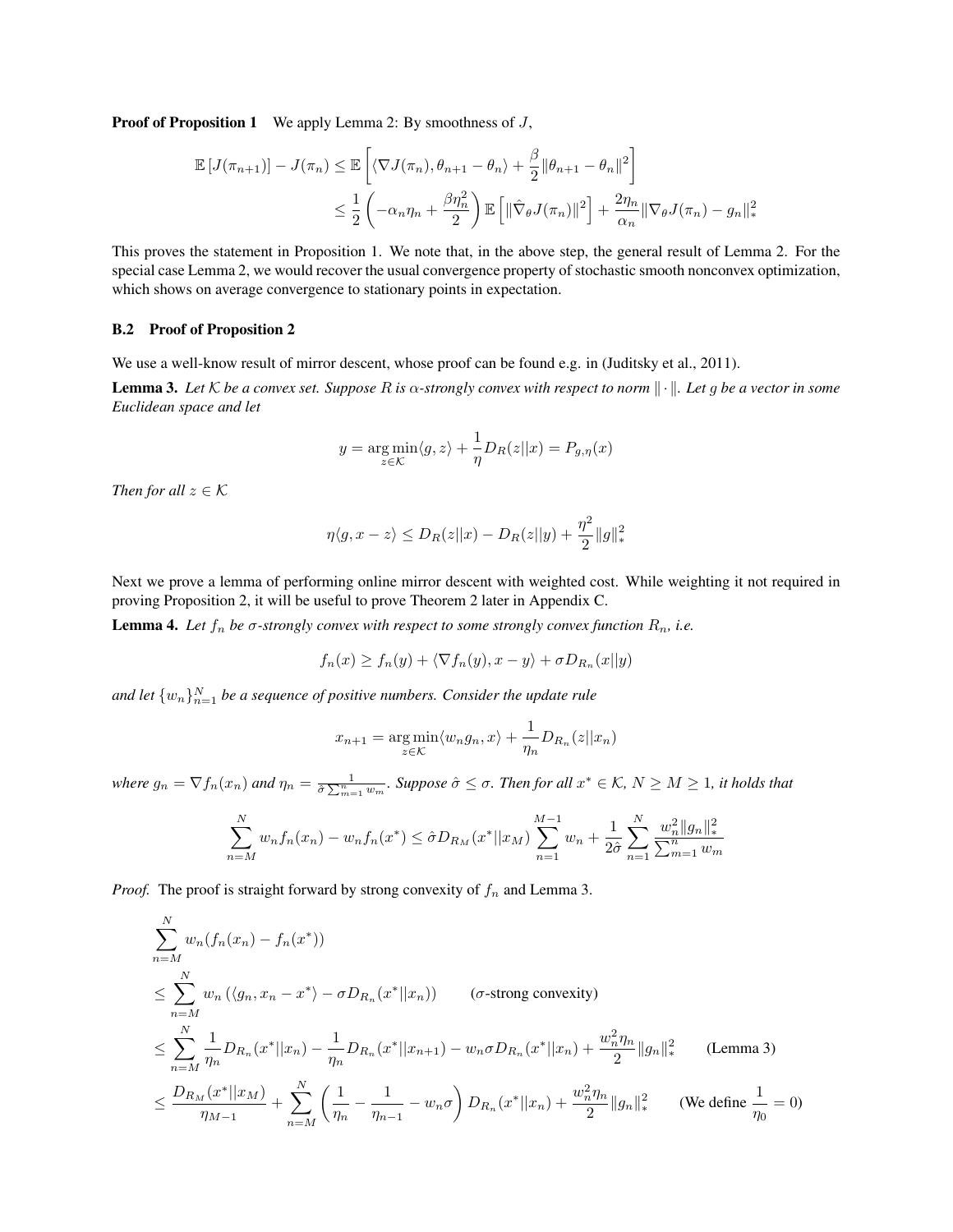$$
= \hat{\sigma} D_{R_M}(x^* || x_M) \sum_{n=1}^{M-1} w_n + \sum_{n=1}^N (w_n \hat{\sigma} - w_n \sigma) D_{R_n}(x^* || x_n) + \frac{1}{2\hat{\sigma}} \sum_{n=1}^N \frac{w_n^2 ||g_n||_*^2}{\sum_{m=1}^n w_m}
$$
  

$$
\leq \hat{\sigma} D_{R_M}(x^* || x_M) \sum_{n=1}^{M-1} w_n + \frac{1}{2\hat{\sigma}} \sum_{n=1}^N \frac{w_n^2 ||g_n||_*^2}{\sum_{m=1}^n w_m}
$$

**Proof of Proposition 2** Now we use Lemma [4](#page-2-1) to prove the final result. It's easy to see that if  $g_n$  is an unbiased stochastic estimate of  $\nabla f_n(x_n)$  in Lemma [4,](#page-2-1) then the performance bound would hold in expectation since  $x_n$  does not depend on  $g_n$ . Finally, by definition of  $\epsilon_{\rm class}$ , this concludes the proof.

### <span id="page-3-0"></span>C Proof of Section 5

#### C.1 Proof of Theorem 1

Let  $w_n = n^d$ . The proof is similar to the proof of Proposition 2 but with weighted cost. First we use Lemma 1 and bound the series of weighted accumulated loss

$$
\mathbb{E}\left[\sum_{n=N_m}^{N_M} w_n J(\pi_n)\right] - \left(\sum_{n=N_m}^{N_M} w_n\right) J(\pi^*) \le \frac{C_{\pi^*}}{1-\gamma} \sum_{n=N_m}^{N_M} w_n l_n(\pi_n)
$$

Then we bound the right-hand side by using Lemma [4,](#page-2-1)

$$
\sum_{n=N_m}^{N_M} w_n l_n(\pi_n) - \min_{\pi \in \Pi} \sum_{n=N_m}^{N_M} w_n l_n(\pi) \leq \hat{\sigma} D_{\mathcal{R}} \sum_{n=1}^{N_m-1} w_n + \frac{1}{2\hat{\sigma}} \sum_{n=N_m}^{N_M} \frac{w_n^2 ||g_n||_*^2}{\sum_{n=1}^n w_m}
$$

$$
\leq \frac{\hat{\sigma} D_{\mathcal{R}} N_m^{d+1}}{d+1} + \frac{d+1}{2\hat{\sigma}} \sum_{n=N_m}^{N_M} ||g_n||_*^2 n^{d-1}
$$

where we use the fact that  $d \geq 0$ ,

$$
\frac{n^{d+1}-(m-1)^{d+1}}{d+1}\leq \sum_{k=m}^n k^d\leq \frac{(n+1)^{d+1}-m^{d+1}}{d+1}
$$

which implies  $\frac{w_n^2}{\sum_{m=1}^n w_m} \leq \frac{(d+1)n^{2d}}{n^{d+1}} \leq (d+1)n^{d-1}$ . Combining these two steps, we see that the weighted accumulated loss on average can be bounded by

$$
\mathbb{E}\left[\frac{\sum_{n=N_m}^{N_M} w_n J(\pi_n)}{\sum_{n=N_m}^{N_M} w_n}\right] \leq J(\pi^*) + \frac{C_{\pi^*}}{1-\gamma} \left(\epsilon_{\text{class}}^w + \frac{\hat{\sigma} D_{\mathcal{R}} N_m^{d+1}}{(d+1) \sum_{n=N_m}^{N_M} w_n} + \frac{d+1}{2\hat{\sigma} \sum_{n=N_m}^{N_M} w_n} \sum_{n=N_m}^{N_M} ||g_n||_*^2 n^{d-1}\right)
$$

Because  $N_M \ge 2N_m$  and  $\frac{x}{1-x} \le 2x$  for  $x \le \frac{1}{2}$ , we have

$$
\frac{N_m^{d+1}}{(d+1)\sum_{n=N_m}^{N_M}w_n}\leq \frac{N_m^{d+1}}{N_M^{d+1}-(N_m-1)^{d+1}}\leq \frac{N_m^{d+1}}{N_M^{d+1}-N_m^{d+1}}=\frac{\left(\frac{N_m}{N_M}\right)^{d+1}}{1-\left(\frac{N_m}{N_M}\right)^{d+1}}\leq 2\left(\frac{N_m}{N_M}\right)^{d+1}\leq 2^{-d}
$$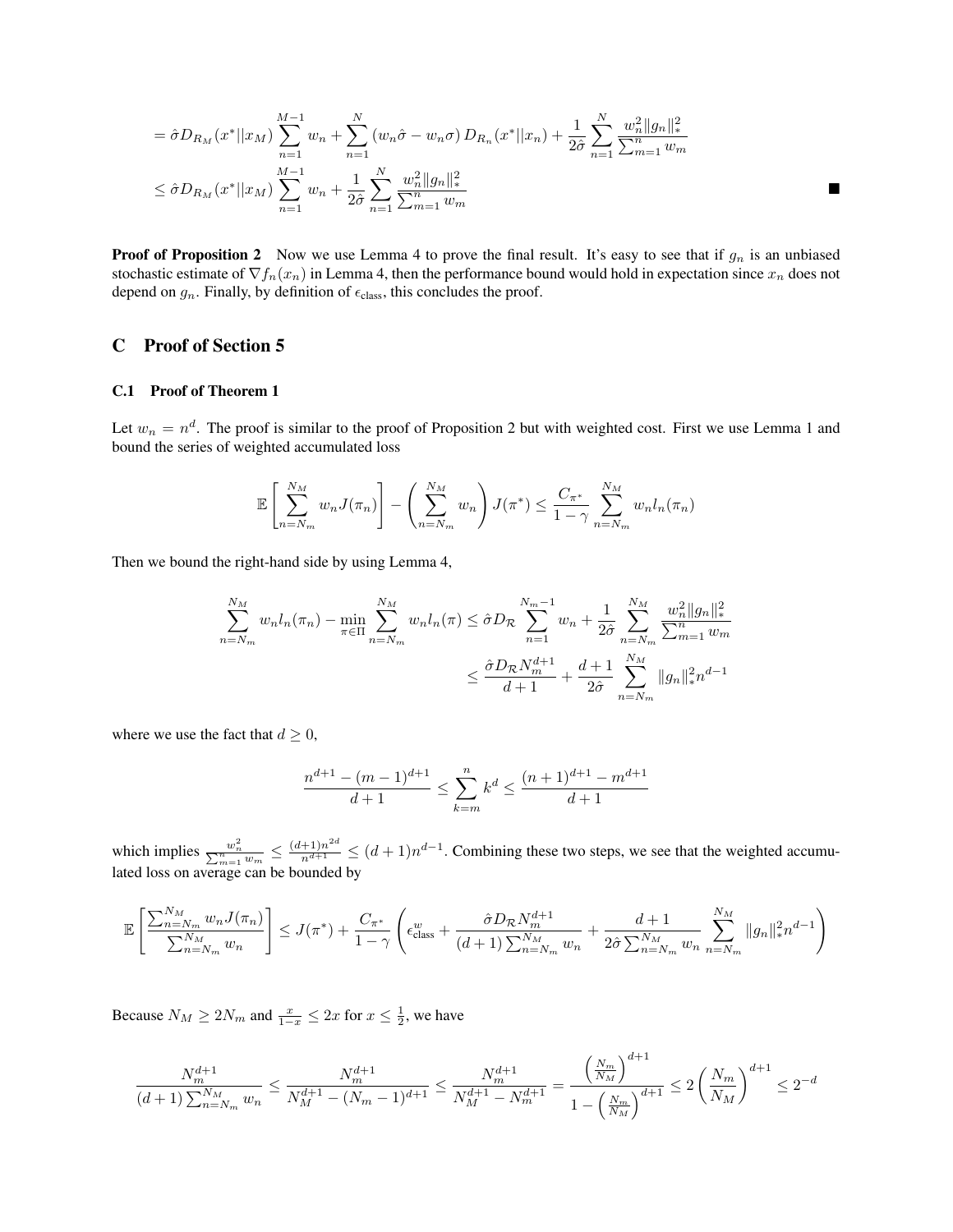and, for  $d \geq 1$ ,

$$
\frac{d+1}{\sum_{n=N_m}^{N_M} w_n} \sum_{n=N_m}^{N_M} n^{d-1} \le \frac{d+1}{N_M^{d+1} - (N_m - 1)^{d+1}} \frac{d+1}{d} ((N_M + 1)^d - N_m^d)
$$
  

$$
\le \frac{(d+1)^2}{d} \frac{(N_M + 1)^d}{N_M^{d+1} - N_m^{d+1}}
$$
  

$$
\le \frac{(d+1)^2}{d} \frac{\frac{1}{N_M} (1 + \frac{1}{N_M})^d}{1 - (\frac{N_m}{N_M})^{d+1}}
$$
  

$$
\le \frac{16d}{3N_M} \left(1 + \frac{1}{N_M}\right)^d \qquad (N_M \ge 2N_m \text{ and } d \ge 1)
$$
  

$$
\le \frac{16d}{3N_M} \exp\left(\frac{d}{N_M}\right)
$$

and for  $d = 0$ ,

$$
\frac{d+1}{\sum_{n=N_m}^{N_M} w_n} \sum_{n=N_m}^{N_M} n^{d-1} = \frac{1}{\sum_{n=N_m}^{N_M} 1} \sum_{n=N_m}^{N_M} \frac{1}{n} \le \frac{\log(N_M) + 1}{N_M - N_m} \le \frac{2(\log(N_M) + 1)}{N_M}
$$

Thus, by the assumption that  $||g_n||_* \leq G$  almost surely, the weighted accumulated loss on average has an upper bound

$$
\mathbb{E}\left[\frac{\sum_{n=N_m}^{N_M} w_n J(\pi_n)}{\sum_{n=N_m}^{N_M} w_n}\right] \leq J(\pi^*) + \frac{C_{\pi^*}}{1-\gamma} \left(\epsilon_{\text{class}}^w + 2^{-d} \hat{\sigma} D_{\mathcal{R}} + \frac{G^2 C_{N_M}/\hat{\sigma}}{N_M}\right)
$$

By sampling K according to  $w_s$ , this bound directly translates into the the bound on  $J(\pi_K)$ .

### C.2 Proof of Theorem 3

For simplicity, we prove the result of deterministic problems. For stochastic problems, the result can be extended to expected performance, similar to the proof of Proposition 2. We first define the online learning problem of applying  $g_n = \nabla_{\theta} l_n^{\lambda}(\pi)|_{\pi = \pi_n}$  to update the policy. In the *n*th iteration, we define the per-round cost as

$$
l_n^{\lambda}(\pi) = \mathbb{E}_{d_{\pi_n}} \mathbb{E}_{\pi} [(1 - \lambda) A_{\pi_n} + \lambda A_{\pi^*}]
$$
\n(17)

With the strongly convexity assumption and large enough step size, similar to the proof for Proposition 2, we can show

$$
\sum_{n=1}^{N} l_n^{\lambda}(\pi_n) \le \min_{\pi \in \Pi} \sum_{n=1}^{N} (l_n^{\lambda}(\pi) + \epsilon_{\text{regret}}^{\lambda})
$$

$$
= \min_{\pi \in \Pi} \sum_{n=1}^{N} \mathbb{E}_{d_{\pi_n}} \mathbb{E}_{\pi} [(1 - \lambda) A_{\pi_n} + \lambda A_{\pi^*}] + N \epsilon_{\text{regret}}^{\lambda}
$$

where  $\epsilon_{\text{regret}}^{\lambda} = \tilde{O}(\frac{1}{T})$ . Note by definition of  $A_{\pi_n}$ , the left-hand-side in the above bound can be written as

$$
\frac{1}{N} \sum_{n=1}^{N} l_n^{\lambda}(\pi_n) = \sum_{n=1}^{N} \mathbb{E}_{d_{\pi_n}} \mathbb{E}_{\pi_n} [(1-\lambda)A_{\pi_n} + \lambda A_{\pi^*}] = \sum_{n=1}^{N} \lambda \mathbb{E}_{d_{\pi_n}} \mathbb{E}_{\pi_n} [A_{\pi^*}]
$$
(18)